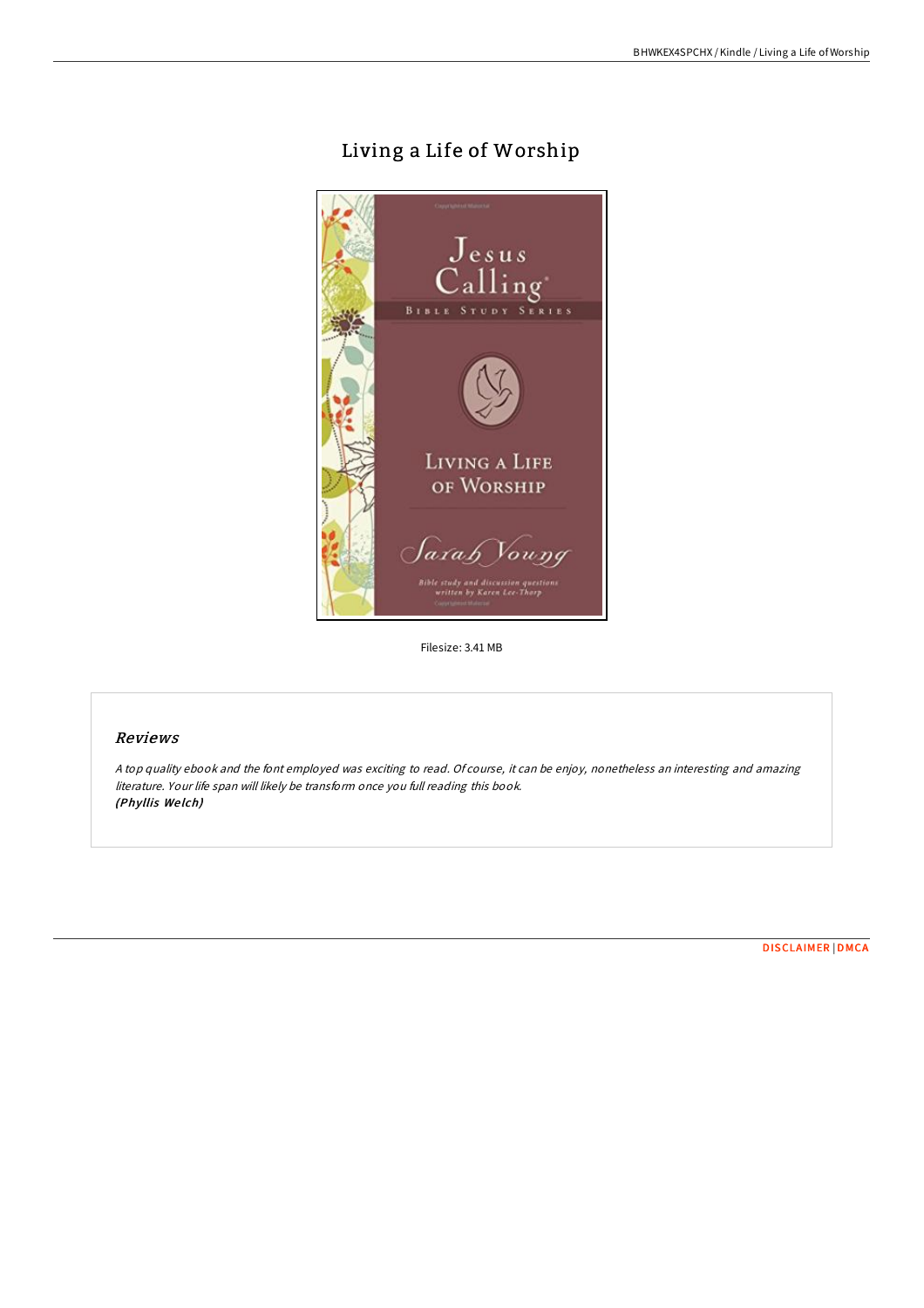### LIVING A LIFE OF WORSHIP



Thomas Nelson Publishers. Paperback. Book Condition: new. BRAND NEW, Living a Life of Worship, Sarah Young, Karen Lee-Thorp, After many years of writing in her prayer journal, missionary Sarah Young decided to be more attentive to the Savior's voice and listen for what He was saying to her. The result was Jesus Calling, a collection of personal reflections based on Jesus' own words of hope, guidance, and peace found in the Scriptures. Through these messages, countless people have been encouraged to experience a deeper relationship with the Lord as they also learn to listen for His voice in the pages of the Bible. In Living a Life of Worship, the fourth study in theJesus Calling Bible Study Series, you will discover how thankfulness and worship always open the door for entering into God's presence and blessings. Even the most routine part of your day can be a spiritual act of worship when you are living close to God, and seeing from His perspective will allow you to truly be able to "give thanks in all circumstances" (1 Thessalonians 5:18). Each of the Jesus Calling Bible Studies include devotional readings from Jesus Calling, selected passages of Scripture for reflection, Bible Study questions, and additional questions and activities to help you apply and live out the material during the week. This study can be used for personal reflection and Bible study or in a small-group setting.

**P** Read Living a Life of Worship [Online](http://almighty24.tech/living-a-life-of-worship.html)  $\rightarrow$ Download PDF [Living](http://almighty24.tech/living-a-life-of-worship.html) a Life of Worship